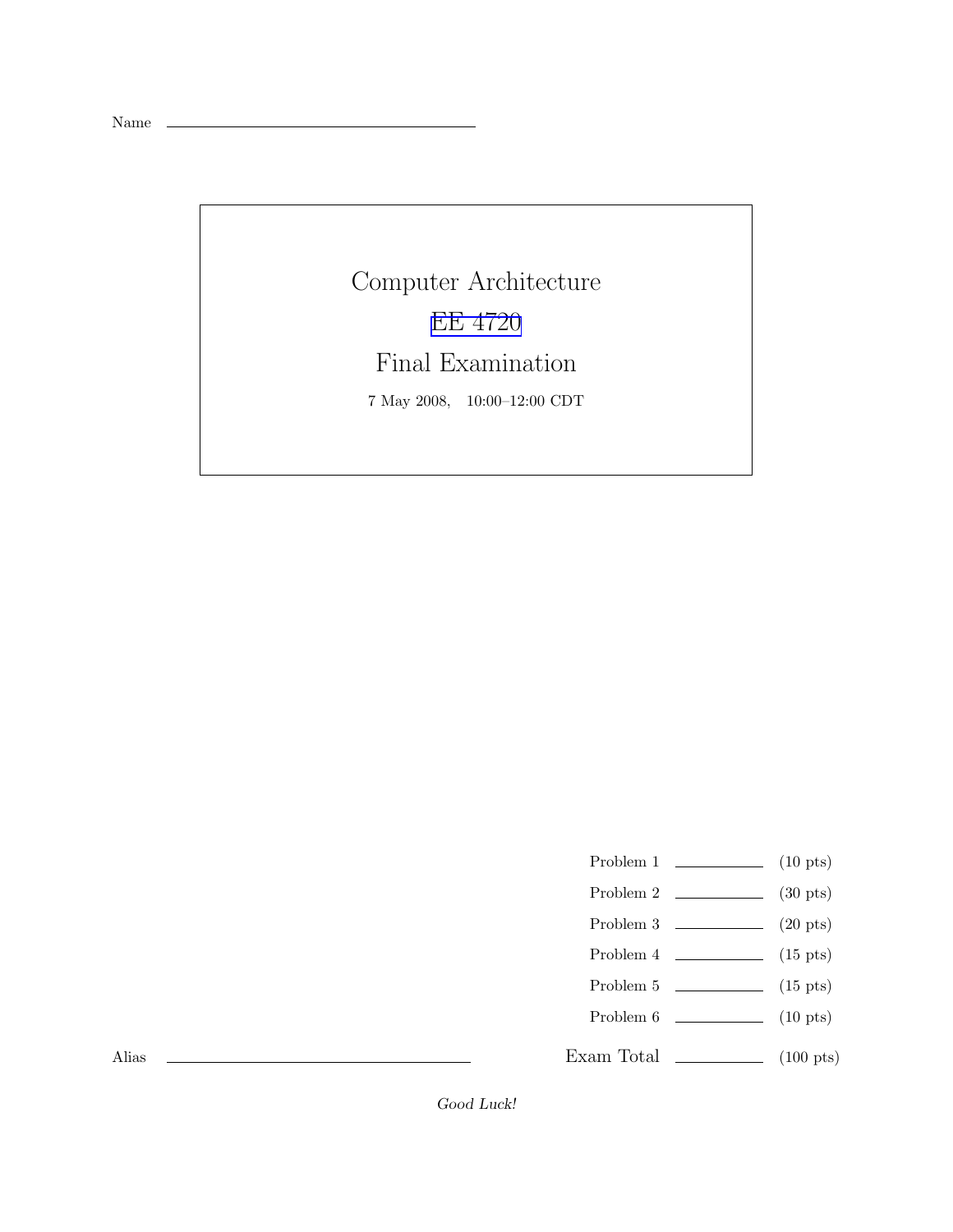Problem 1: (10 pts) The tables below show the state of a dynamically scheduled system using method 3 during the execution of a code fragment.

- The code is preceded by many nop instructions.
- Instructions use either a 4-stage FP multiply unit (M1-M4) or a 2-stage FP add unit (A1, A2).
- Assume that there are unlimited RR, WF and execute (A,M) units.

(a) Show a program and pipeline execution diagram consistent with these tables.

Show program and all stages used.  $\vert$   $\vert$ 

On the physical register file show where physical registers are removed from the free list, using a [, and where they are put back in the free list, using a  $\mathbf{I}$ .

All destination registers can be determined exactly. - 1

The time for all stages can be determined exactly.  $\blacksquare$ 

| # Cycle                            | $\mbox{O}$          | $\mathbf 1$  | $\sqrt{2}$         | $\ensuremath{\mathsf{3}}$ | $\ensuremath{4}$ | $\mathbf 5$ | 6       | $\boldsymbol{7}$ | $\,8\,$ | $\boldsymbol{9}$ | $10\,$ | $11\,$     | $12\,$ | 13 | 14     |
|------------------------------------|---------------------|--------------|--------------------|---------------------------|------------------|-------------|---------|------------------|---------|------------------|--------|------------|--------|----|--------|
|                                    | $\operatorname{IF}$ | ID           |                    |                           |                  |             |         |                  |         |                  |        |            |        |    |        |
|                                    |                     | IF           | ID                 |                           |                  |             |         |                  |         |                  |        |            |        |    |        |
|                                    |                     |              | IF                 | ID                        |                  |             |         |                  |         |                  |        |            |        |    |        |
|                                    |                     |              |                    | $\rm IF$                  | ID               |             |         |                  |         |                  |        |            |        |    |        |
| # Cycle                            | $\mathsf{O}\xspace$ | $\mathbf 1$  | $\sqrt{2}$         | $\ensuremath{\mathsf{3}}$ | $\ensuremath{4}$ | 5           | 6       | $\boldsymbol{7}$ | $\,8\,$ | $\mathsf 9$      | $10\,$ | $11\,$     | $12\,$ | 13 | 14     |
| ID Register Map                    |                     |              |                    |                           |                  |             |         |                  |         |                  |        |            |        |    |        |
| # Cycle<br>f15<br>$\boldsymbol{9}$ | $\mathsf{O}\xspace$ | $\mathbf 1$  | $\mathbf{2}$<br>39 | $\ensuremath{\mathsf{3}}$ | $\overline{4}$   | $\mathbf 5$ | $\,6$   | $\boldsymbol{7}$ | $\,8\,$ | $\boldsymbol{9}$ | $10\,$ | $11\,$     | $12\,$ | 13 | $14\,$ |
| f20<br>16                          |                     | 43           |                    | 82                        | 93               |             |         |                  |         |                  |        |            |        |    |        |
| Commit Register Map                |                     |              |                    |                           |                  |             |         |                  |         |                  |        |            |        |    |        |
| # Cycle<br>f15<br>$\boldsymbol{9}$ | $\mathsf{O}\xspace$ | $1\,$        | $\mathbf 2$        | $\mathbf{3}$              | $\overline{4}$   | $\mathbf 5$ | $\,6\,$ | $\overline{7}$   | $\,8\,$ | $\boldsymbol{9}$ | 10     | $11$<br>39 | 12     | 13 | 14     |
| $\mathtt{f20}$<br>16               |                     |              |                    |                           |                  |             |         | 43               |         |                  |        |            | 82     | 93 |        |
| Physical Register File             |                     |              |                    |                           |                  |             |         |                  |         |                  |        |            |        |    |        |
| # Cycle<br>$11\,$<br>9<br>22<br>16 | $\mathsf{O}\xspace$ | $\mathbf 1$  | $\mathbf{2}$       | $\ensuremath{\mathsf{3}}$ | $\overline{4}$   | $\mathbf 5$ | $\,6\,$ | $\boldsymbol{7}$ | $\,8\,$ | $\boldsymbol{9}$ | $10\,$ | $11\,$     | $12\,$ | 13 | $14\,$ |
| 39                                 |                     |              |                    |                           |                  |             |         |                  |         |                  | 33     |            |        |    |        |
| 43                                 |                     |              |                    |                           |                  |             | 44      |                  |         |                  |        |            |        |    |        |
| 82                                 |                     |              |                    |                           |                  |             |         |                  | 55      |                  |        |            |        |    |        |
| 93                                 |                     |              |                    |                           |                  |             |         |                  |         |                  | 66     |            |        |    |        |
| # Cycle                            | $\mathsf{O}\xspace$ | $\mathbf{1}$ | $\sqrt{2}$         | $\ensuremath{\mathsf{3}}$ | 4                | 5           | $\,6$   | $\boldsymbol{7}$ | $\,8\,$ | $\boldsymbol{9}$ | 10     | $11\,$     | $12\,$ | 13 | 14     |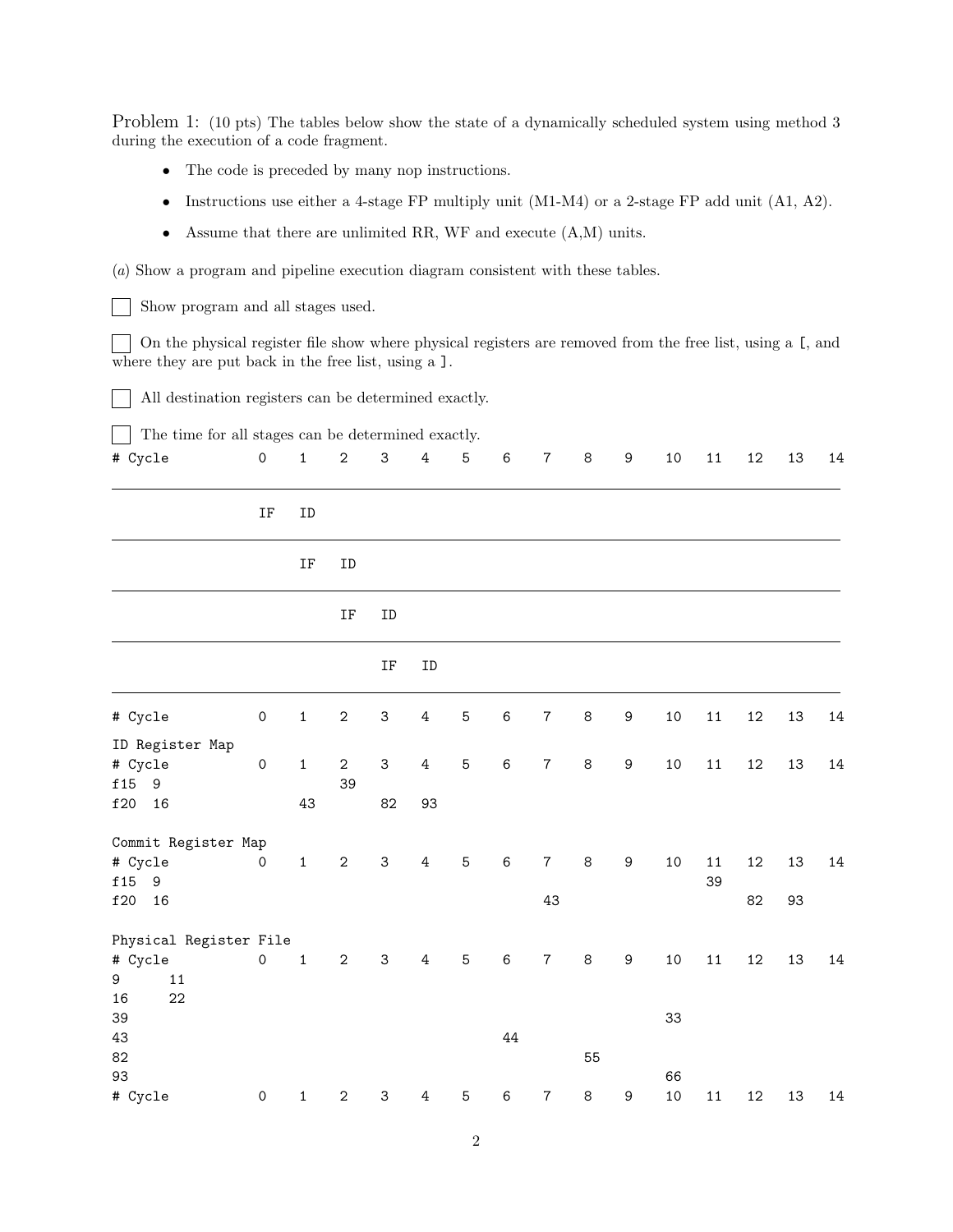Problem 1, continued: The implementation diagram is provided below for references. Don't forget to answer the question below.



(b) In the code fragment on the previous page only two true dependencies are possible.

Show them (by connecting the destination and source with an arrow).

Briefly explain why other dependencies are not possible.  $\blacksquare$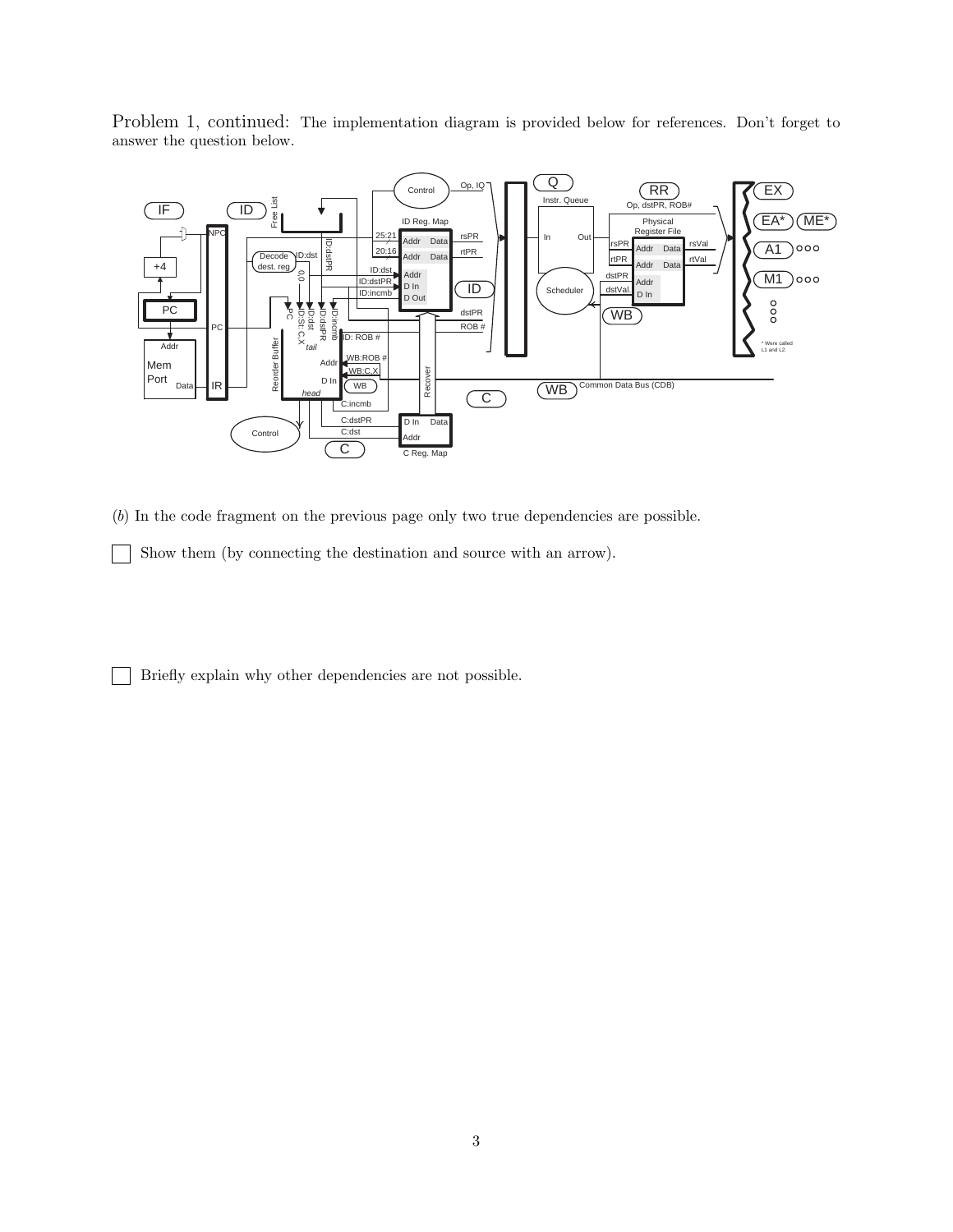Problem 2: (30 pts) Answer the following branch predictor questions.

(a) The code below runs on two branch predictors, a bimodal predictor with a  $2^{10}$  entry BHT and a local predictor with a 2<sup>10</sup> entry BHT and a 9-outcome history.

The outcomes of branch B1 form a repeating pattern as shown below.

The outcome pattern for branch B2 can be constructed by tossing a fair coin, adding a N N N for heads or a T T T for tails, then repeating. More precisely, outcome 3i is a Bernoulli random variable with  $p = .5$  and outcomes  $3i + 1$  and  $3i + 2$  match outcome  $3i$ , for  $i = 0, 1, 2, \ldots$  For example, the following is a possible pattern of outcomes for B2: N N N T T T T T T. The following is **not possible** for B2: N N N T T N T T T, it's not possible because the number of consecutive N's or T's must be a multiple of 3.

LOOP:

B1: N N N N T T T N N N N T T T N N N N T T T... B2: N N N T T T T T T N N N T T T N N N (See text.) j LOOP nop

For the questions below assume all tables are initially zero. All accuracies are after warmup.

What is the accuracy of the bimodal predictor on branch B1?

What is the accuracy of the local predictor on B1?

What is the minimum local history size needed to predict B1 with 100% accuracy ignoring branch B2. Briefly explain.

What is the approximate accuracy of the bimodal predictor on branch B2? Explain.

What is the approximate accuracy of the local predictor on branch B2 ignoring B1? Explain.

What is the approximate warmup time for the local predictor on B2? Note: This problem was alot more difficult to get perfectly correct than originally intended.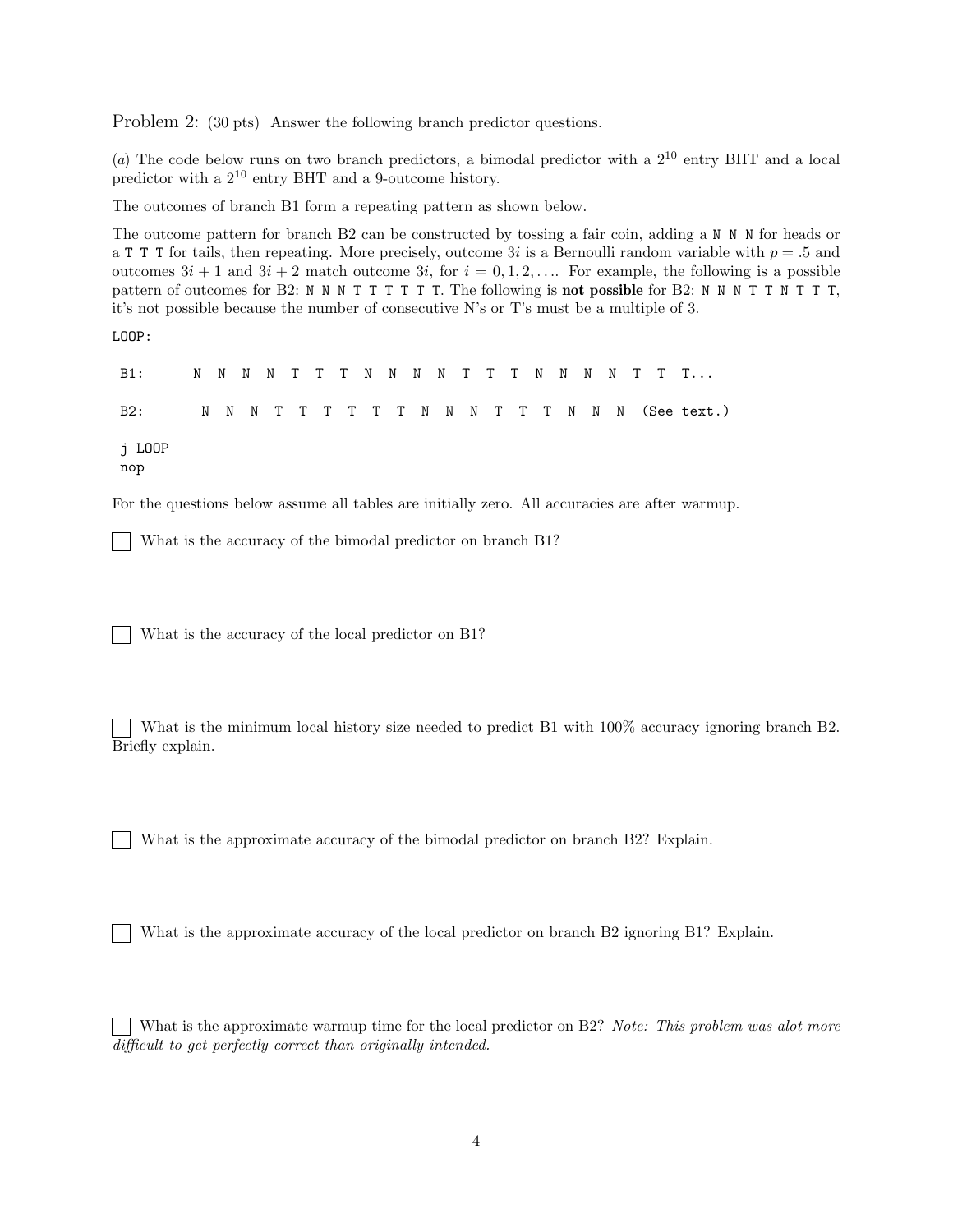(b) The predictor to the right is from the solution to last semester's final exam (and this semester's Homework 4). It is similar to gshare except in how the GHR is updated. Like global and gshare, when a branch is predicted the predicted outcome is shifted into the GHR, but when a jr is predicted four bits of the target are shifted into the GHR.

The code fragment below is the one used to justify the predictor, except that now the code is in a four-iteration loop. Important assembler code is shown in the comments.



```
for ( iter=0; iter<4; iter++ ) {
  int c = getchar(); // Unpredictable
 switch (c) { \frac{1}{\sqrt{2}} // jr $t0 # Jump to correct case.
  case 'a': x = 3; j++; break; // addi $t1, $0, 3; j ENDSWITCH; addi $t2, $t2, 1
  case 'b': x = 7; break;
   ...
  case 'z': x = 1; i++; break;
 } // ENDSWITCH:
 if (x < 5) foo(); else bar();
}
```
Why might the prediction accuracy of the **for** loop branch be worse with the predictor above than an ordinary gshare?

Considering the assembler code above, why might it make more sense to shift in the PC of the jump  $(j)$ instructions rather than the target of the jr? Hint: This would only be useful when the case statements had branches.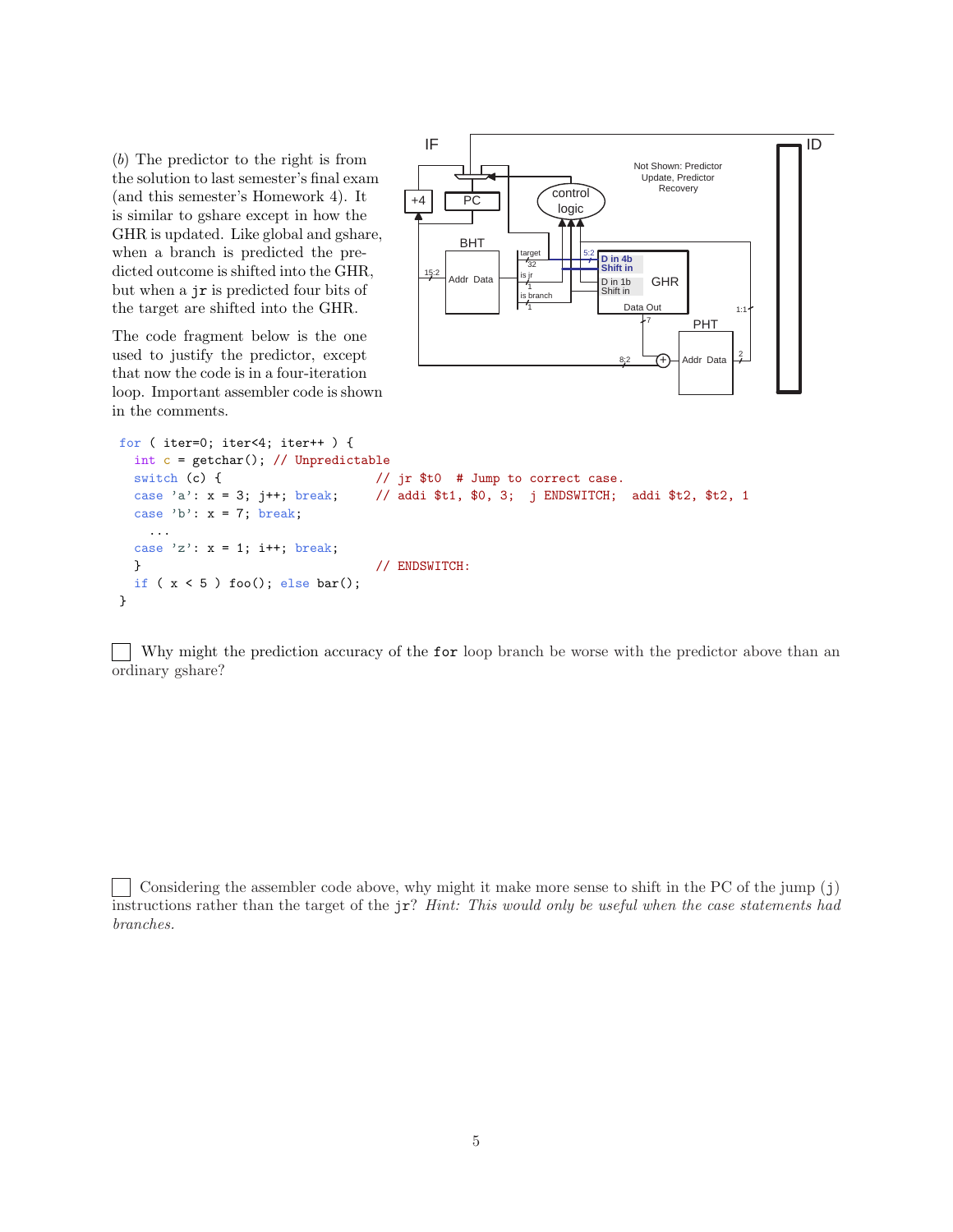Problem 3: (20 pts) The diagram below is for a 32-MiB (2<sup>25</sup>-character) 4-way set-associative cache with a line size of  $4096 (2^{12})$  characters, with the usual 8-bit characters.

(a) Answer the following, formulæ are fine as long as they consist of grade-time constants.

Fill in the blanks in the diagram.



Show the address bit categorization. Label the sections appropriately. (Alignment, Index, Offset, Tag.)  $\mathbf{I}$ 



Memory Needed to Implement (Indicate Unit!!):

Show the bit categorization for a direct mapped cache with the same capacity and line size.  $\mathbf{I}$ 

Address: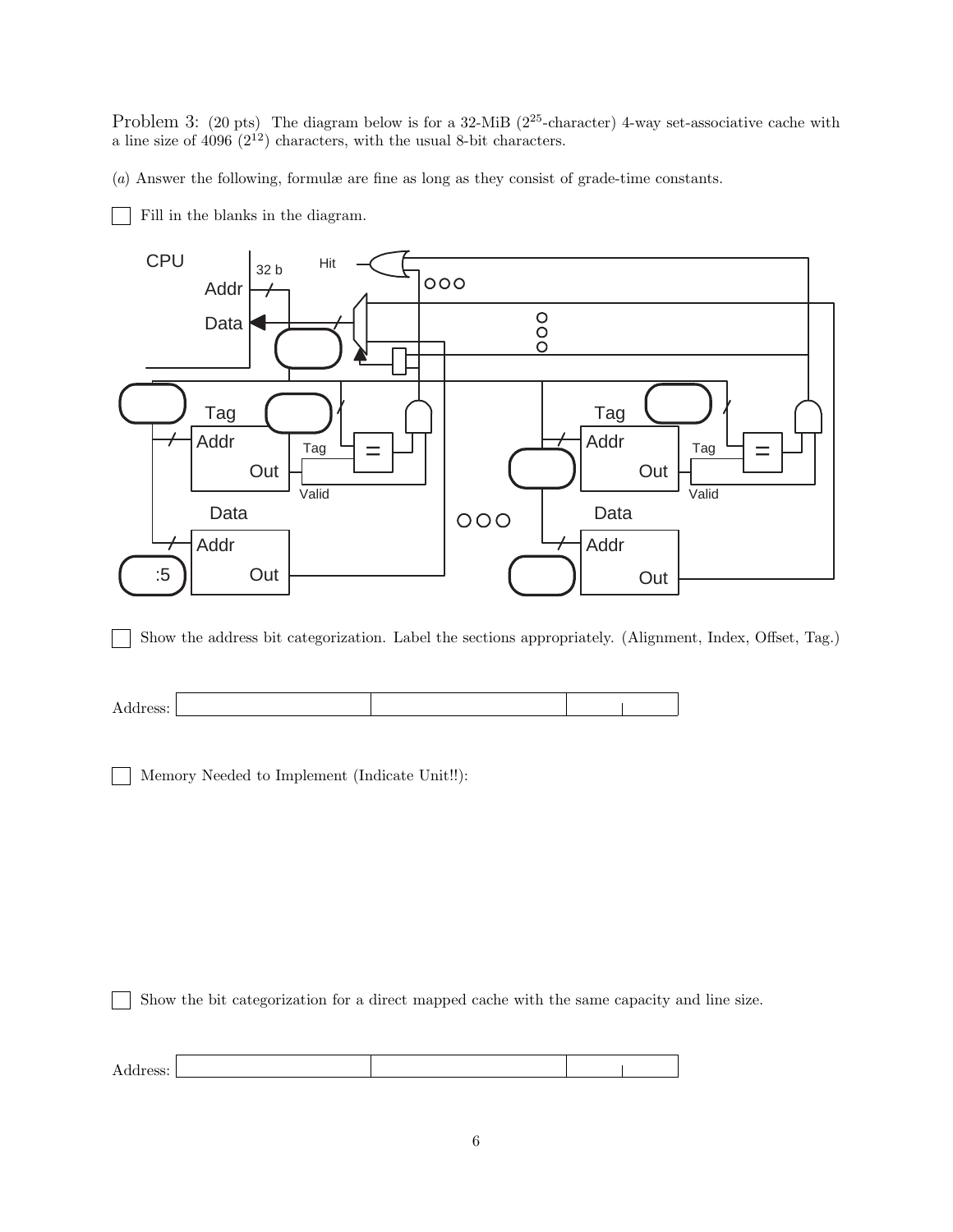## Problem 3, continued:

 $\mathbf{1}$ 

(b) The code below runs on the same cache as the first part of this problem. Initially the cache is empty; consider only accesses to the array.

What is the hit ratio running the code below? Explain  $\mathbb{R}$ 

```
double sum = 0.0;
long *a = 0x2000000; // sizeof(long) = 8 characters.
int i,j;
int ILIMIT = 1 \le 10;
                       1/ = 2^{10}for (j=0; j<2; j++)
  for (i=0; i<ILIMIT; i++) sum += a[ i ];
```
(c) The code below runs on a fully associative cache with  $2^7$ -byte lines, not the same as the previous cache. Let h denote the hit ratio of the code below for a cache size of 8 MiB  $(2^{23}$  bytes). As always, assume the cache is empty before the code starts.

```
void p4(double *a, double *b) {
  // sizeof double = 8 characters.
  double sum = 0;
  int size = 1 \leq 8;
  for ( int d=0; d<size; d++ )
    for ( int col=0; col<size; col++ )
      sum += b[ col * size + d ] * a[ d * size + col ];
}
```
What is the minimum cache size for which the hit ratio is  $h$ ? Explain.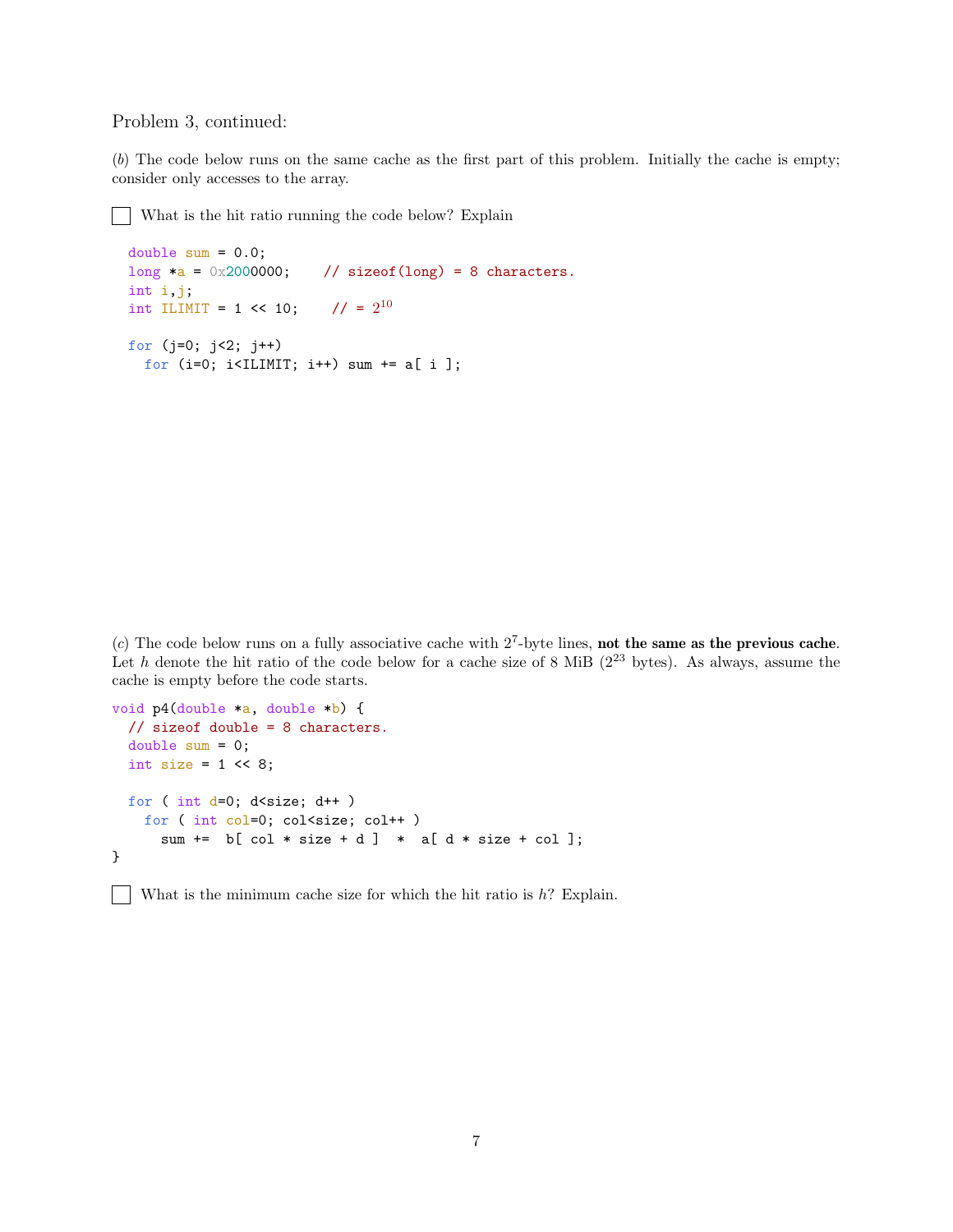Problem 4: (15 pts) Answer each question below.

(a) Describe what's wrong with each execution below.

What's wrong with this execution on our usual bypassed 5-stage MIPS implementation.

# Cycle 0 1 2 3 4 5 lw r1, 0(r2) IF ID EX ME WB add r3, r1, r4 IF ID EX ME WB

What are the two problems below with this execution on our usual scalar statically scheduled MIPS implementation?

add.d f0, f1, f2 IF ID A1 A2 A3 A4 ME WF

 $\Box$ What's wrong with this execution on a 2-way superscalar dynamically scheduled machine?

| # Cycle 0 1 2 3 4 5 6 7 8 9       |  |  |                     |  |                |              |
|-----------------------------------|--|--|---------------------|--|----------------|--------------|
| add r1, r2, r3 IF ID Q RR EX WB C |  |  |                     |  |                |              |
| add r4, r1, r6 IF ID Q RR EX WB C |  |  |                     |  |                |              |
| add r7, r8, r9 IF ID Q RR EX WB   |  |  |                     |  | $\overline{C}$ |              |
| add $r8, r2, r1$ IF ID Q RR EX WB |  |  |                     |  |                | $\mathbf{C}$ |
| # Cycle                           |  |  | 0 1 2 3 4 5 6 7 8 9 |  |                |              |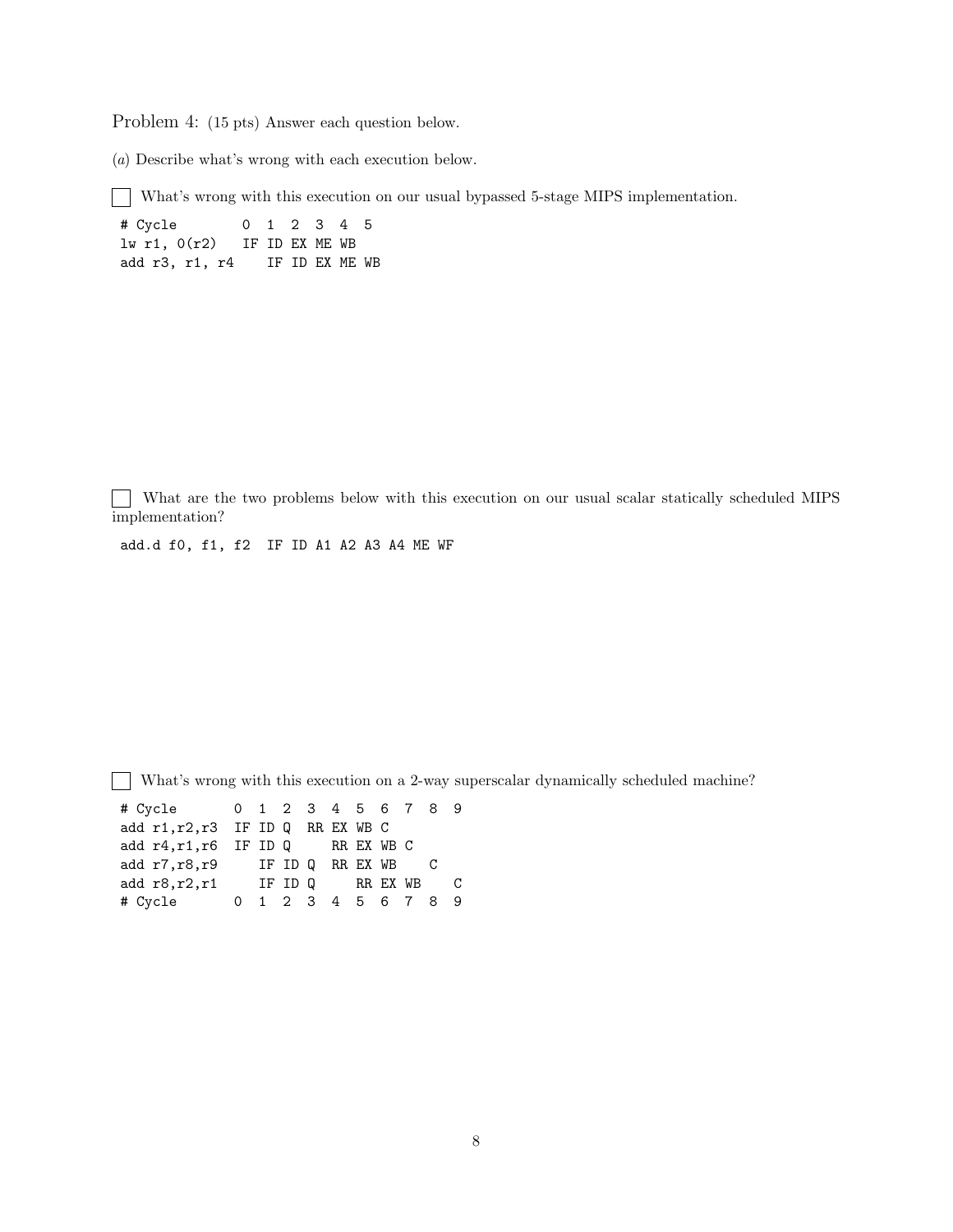(b) Alas, it is unlikely that there will soon be 16-way, statically scheduled, superscalar implementations that anyone would want to buy. Three reasons are started below, complete them.

It would be too expensive because  $\ldots$  $\blacksquare$ 

The clock frequency would be too low because  $\ldots$ 

 $\overline{\phantom{0}}$ 

A few programs might realize the full potential of the processor, but most won't because . . .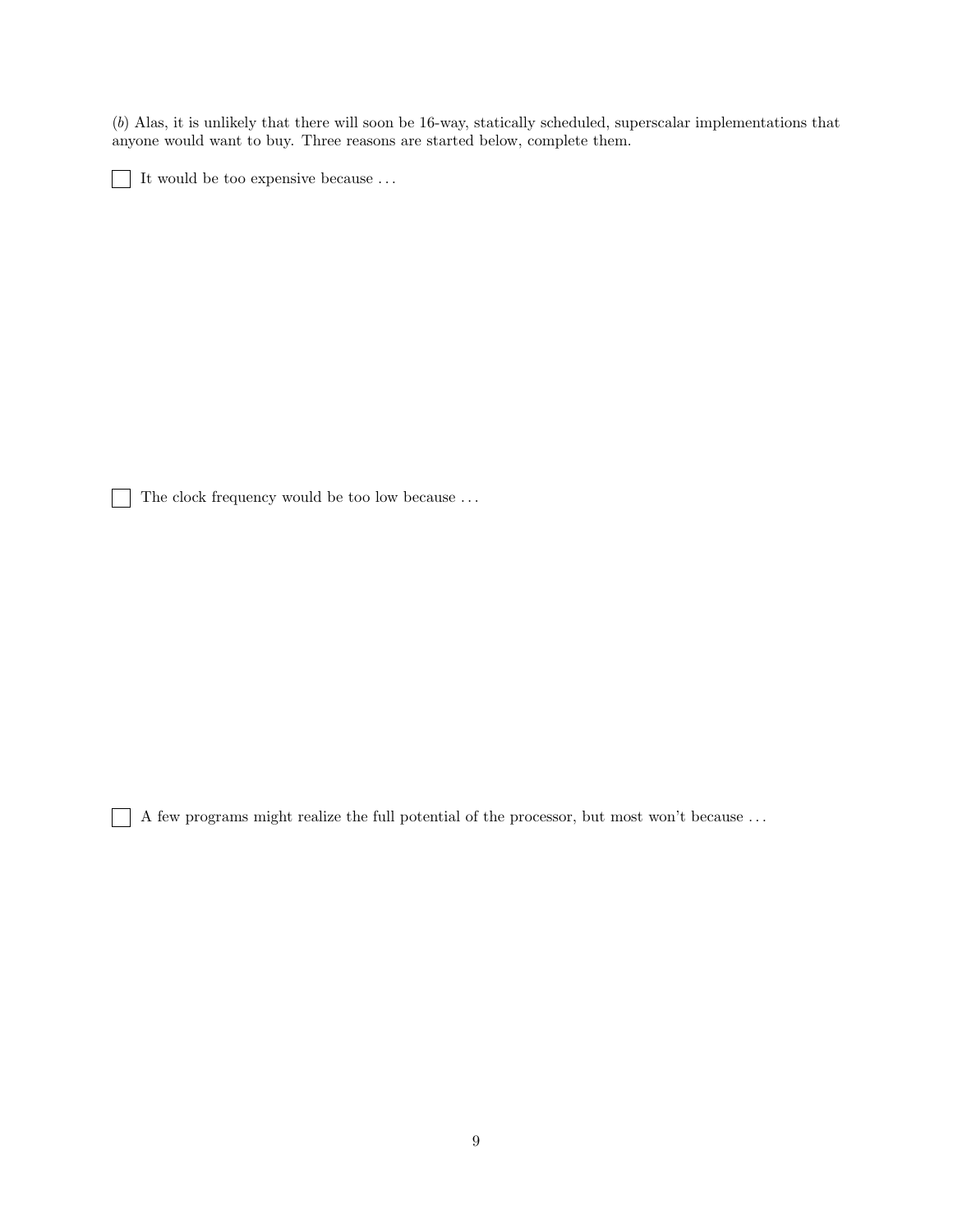Problem 5: (15 pts) Answer each question below.

(a) In ARM the PC is a general purpose register, r15. It could have been defined in ways consistent with ISA design principles, but it wasn't.

Describe how the use of r15 appears contrary to the usual goals of an ISA.

(b) The two code fragments below are supposed to do the same thing, the first is MIPS the second is SPARC. In both a branch is taken if a less-than comparison is true. The code would work correctly if the called subroutine returned immediately.

Explain why the SPARC code may not execute as intended.

```
Suggest a fix.
\overline{\phantom{0}}# MIPS Code
slt $sl, $s2, $s3 # Registers %s0-\frac{1}{s}87 preserved.
jal some_subroutine
nop
bneq $s1, $0 SKIP1
...
! SPARC code
subcc \frac{2}{3}12, \frac{2}{3}, \frac{2}{3}11 ! Registers \frac{2}{3}10-\frac{2}{3} preserved.
call some_subroutine
nop
blt SKIP1
...
```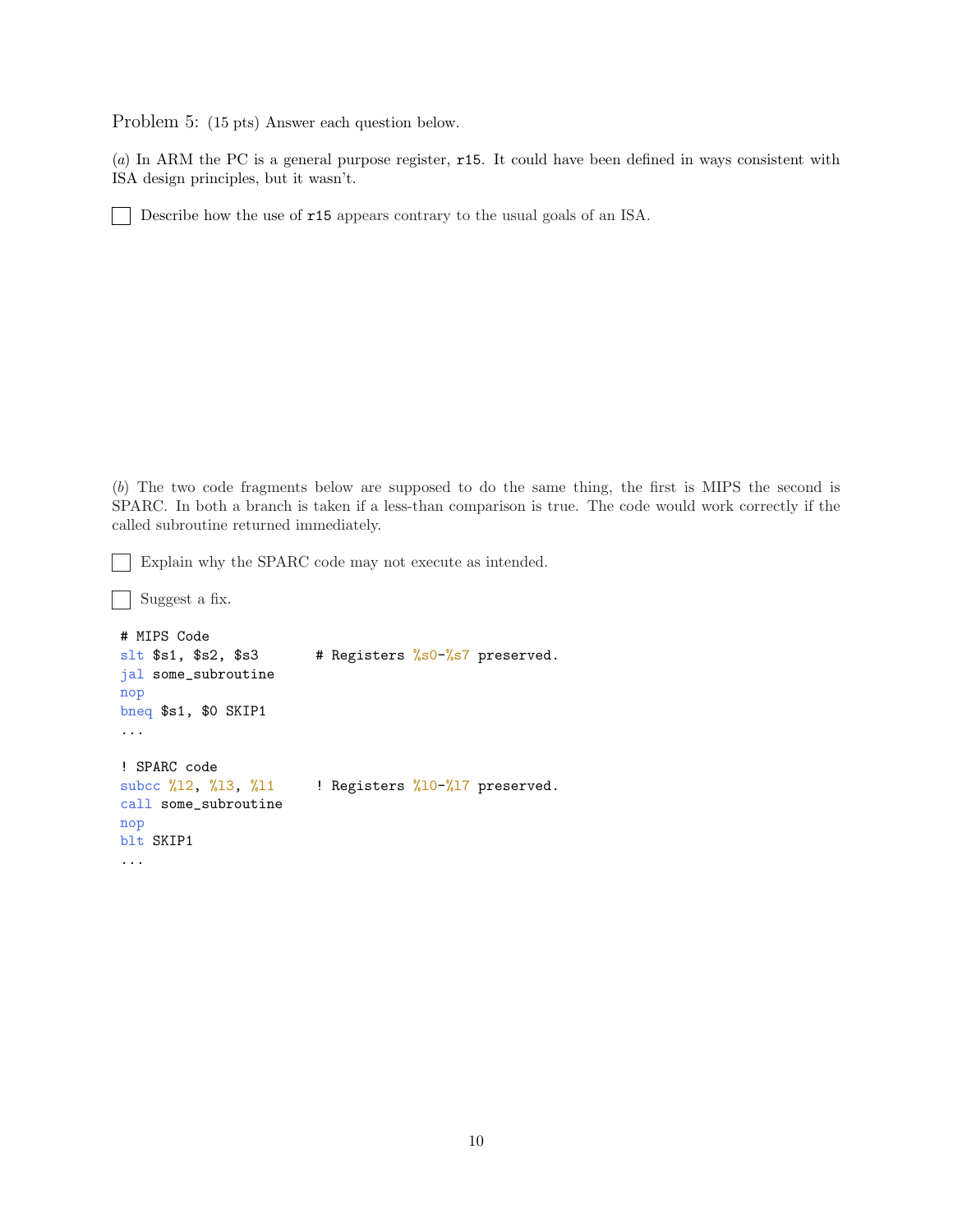Hint: The following two questions are really asking about exceptions.

(c) A compiler writer is wondering whether dead-code elimination should remove the first assignment to x in the code fragment below (which sure looks dead, right?).

 $x = a / b;$  $x = a + c$ ;

The guy down the hall wrote a program that included these two lines and that program would run differently if dead-code elimination removed the first assignment (the one with the division). The difference has nothing to do with timing or the size of the program.

Why might the program have run differently?

The compiler writer wants to DTRT (do the right thing), how does he or she find out what the right thing is?

(d) The code fragment below may have come from the code in the previous problem.

div.d f0, f2, f4 add.d f0, f2, f6

Designers of an implementation are considering whether to avoid WAW hazards like the one above by converting the div.d to a nop when the add.d reaches ID. This will work correctly under ordinary circumstances.

Show a pipeline execution diagram illustrating the WAW hazard.

Under what circumstances will this produce the wrong answer?